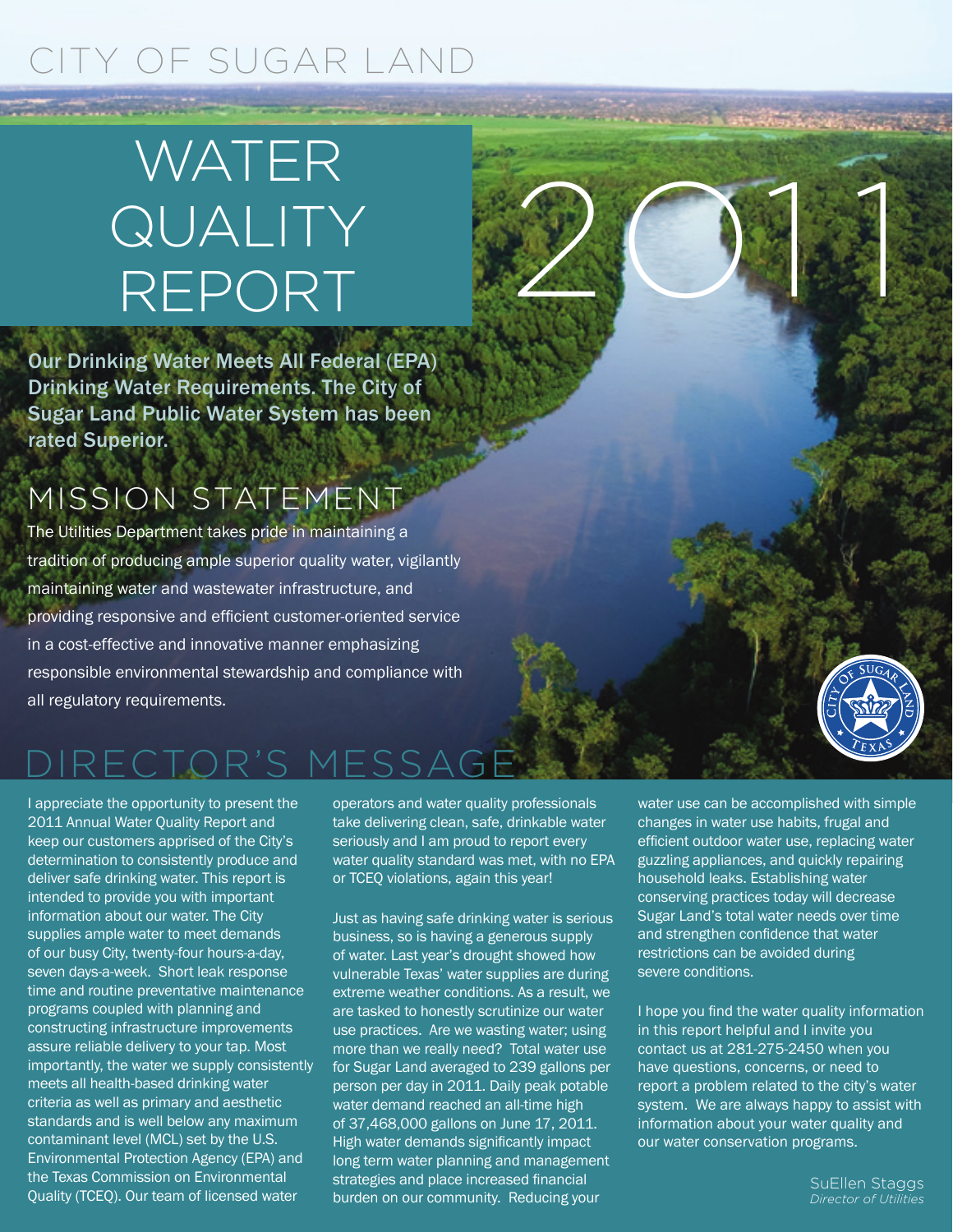### WATER OUALITY

The Texas Commission on Environmental Quality (TCEQ) is responsible for overseeing the state's environmental areas, which includes the City of Sugar Land's water quality. The TCEQ collects and analyzes samples for metals, minerals, volatile and semi-volatile organic compounds, chlorine byproduct compounds and radiological compounds. The TCEQ has rated Sugar Land as having a "Superior" water system, its highest rating.

In addition to TCEQ-required daily process control samples taken at the water plants and system entry points, the City of Sugar Land performs over 85 bacteriological tests monthly in its distribution system and collects quality assurance/quality control samples at least once a week.

## WATER SOURCE

The City currently draws 100% of its drinking water from 17 permitted wells at 6 separate groundwater plants. These are deep wells with an average depth greater than 1200 feet, producing water from the Chicot and Evangeline aquifers. The TCEQ completed an assessment of our source water and results indicate that some of our sources are susceptible to certain contaminants. The sampling requirements for our water system are based on this susceptibility and previous sample data. Any detections of these contaminants may be found in this CCR. For more information on source water assessments and protection efforts, please call the Utilities Department at 281-275-2450.

#### SECONDARY CONSTITUENTS

Many constituents (such as calcium, sodium or iron), which are often found in drinking water, can cause taste, color and odor problems. The taste and odor constituents are called secondary constituents and are regulated by the State of Texas, not the EPA. These constituents are not causes for health concerns. Therefore, secondaries are not required to be reported in this document but they may affect the

appearance and taste of your water. Secondary constituent information is available on the Utilities Department's page of the City's Web site, www.sugarlandtx.gov.

#### OTHER WATER SOURCES

The sources of drinking water (both tap water and bottled water) include rivers, lakes, streams, ponds, reservoirs, springs and wells. As water travels over the surface of the land or through the ground, it dissolves naturally occurring minerals, and in some cases, radioactive material, and can pick up substances resulting from the presence

of animals or from human activity. Contaminants that may be present in source water before treatment include: microbes, inorganic contaminants,

pesticides, herbicides, radioactive contaminants and organic chemical contaminants (see definitions).

### NOTICE FROM THE EPA

Drinking water, including bottled water, may reasonably be expected to contain at least small amounts of some contaminants. The presence of contaminants does not necessarily indicate that water poses a health risk. More information about contaminant and potential health effects can be obtained by calling the EPA's Safe Drinking Water Hotline at 800-426-4791. Contaminants may be found in drinking water that may cause taste, color or odor problems. These types of problems are not necessarily causes for health concerns. For more information on taste, odor or color of drinking water, call 281-275-2450. In order to ensure that tap water is safe to drink, the EPA prescribes regulations that limit the amount of certain contaminants in water provided by public water systems. Food and Drug Administration regulations establish limits for contaminants

in bottled water that must provide the same protection for public health.

### IS CRYPTOSPORIDIUM OR GIARDIA IN OUR WATER SUPPLY?

Cryptosporidium and Giardia are waterborne pathogenic organisms. Both are naturally present in the intestines of most mammals including humans, and are passed into the environment through urban runoff or sewage disposal system failure. Exposure to Cryptosporidium or Giardia can lead to symptoms such as diarrhea, abdominal discomfort,

fever, weight loss, malabsorption or anemia. Although not life-threatening to healthy adults, Cryptosporidium and Giardia can be fatal to infants, the elderly, pregnant women and

immunocompromised persons.

Neither Cryptosporidium or Giardia is found in deep wells such as the City of Sugar Land's which are protected from surface water contamination. For more information about Cryptosporidium and Giardia and other microbial contaminants, contact the EPA's Safe Drinking Water Hotline at 800-426-4791.

### UNREGULATED CONTAMINANTS

Unregulated contaminants are those for which the EPA has not established drinking water standards. The purpose of unregulated contaminant monitoring is to assist the EPA in determining the occurrence of unregulated contaminants in drinking water and whether future regulation is warranted.

The water system described in this report serves customers within Sugar Land's corporate city limits.

### Special Notice for the ELDERLY, INFANTS, CANCER PATIENTS, people with HIV/AIDS or other immune problems:

You may be more vulnerable than the general population to certain microbial contaminants, such as Cryptosporidium, in drinking water. Infants, some elderly or immunocompromised persons such as those undergoing chemotherapy for cancer; those who have undergone organ transplants; those who are undergoing treatment with steroids; and people with HIV/AIDS or other immune system disorders can be particularly at risk from

#### INFORMATION ON LEAD LEVELS

If present, elevated levels of lead can cause serious health problems, especially for pregnant women and young children. Lead in drinking water is primarily from materials and components associated with service lines and home plumbing. The City of Sugar Land is responsible for providing high quality drinking water, but cannot control the variety of materials used in plumbing components. When your water has been sitting for several hours, you can minimize the potential for lead exposure by flushing your tap for 30 seconds to 2 minutes before using water

## DRINKING WATER AND YOUR HEALTH

infections. You should seek advice about drinking water from your physician or health care provider. Additional guidelines on appropriate means to lessen the risk of infection by Cryptosporidium are available from the Safe Drinking Water Hotline 800-426-4791.

for drinking or cooking. If you are concerned about lead in your water, you may wish to have your water tested. Information on lead in drinking water, testing methods, and steps you can take to minimize exposure is available from the Safe Drinking Water Hotline or at www.epa.gov/safewater/lead.

#### FLUORIDE AND INFANT FORMULA

Interim Guidance from the American Dental Association (ADA)

The ADA has endorsed fluoridation of community water supplies as safe and effective for preventing tooth decay for more than 40 years. However, recent studies revealed infants might receive greater than optimal amounts of fluoride when fed formula mixed with water containing fluoride. The ADA recommends ways to reduce fluoride intake from reconstituted infant formula:

- Breast milk is widely acknowledged as the most complete form of nutrition for infants.
- Ready-to-feed formula is preferred to help ensure fluoride intake does not exceed optimal amounts.
- Liquid concentrate or powdered infant formula mixed with bottled water that is fluoride free or contains low levels of fluoride can reduce the risk of fluorosis.
- Occasional use of water containing optimal levels of fluoride should not appreciably increase a child's risk for fluorosis.

Parents and care givers should consult with their pediatrician, family physician or dentist on the most appropriate water to use to reconstitute infant formula.

More information is available from www.ada.org/2467.aspx.

SUGAR LAND WATER QUALIT OVERVIEW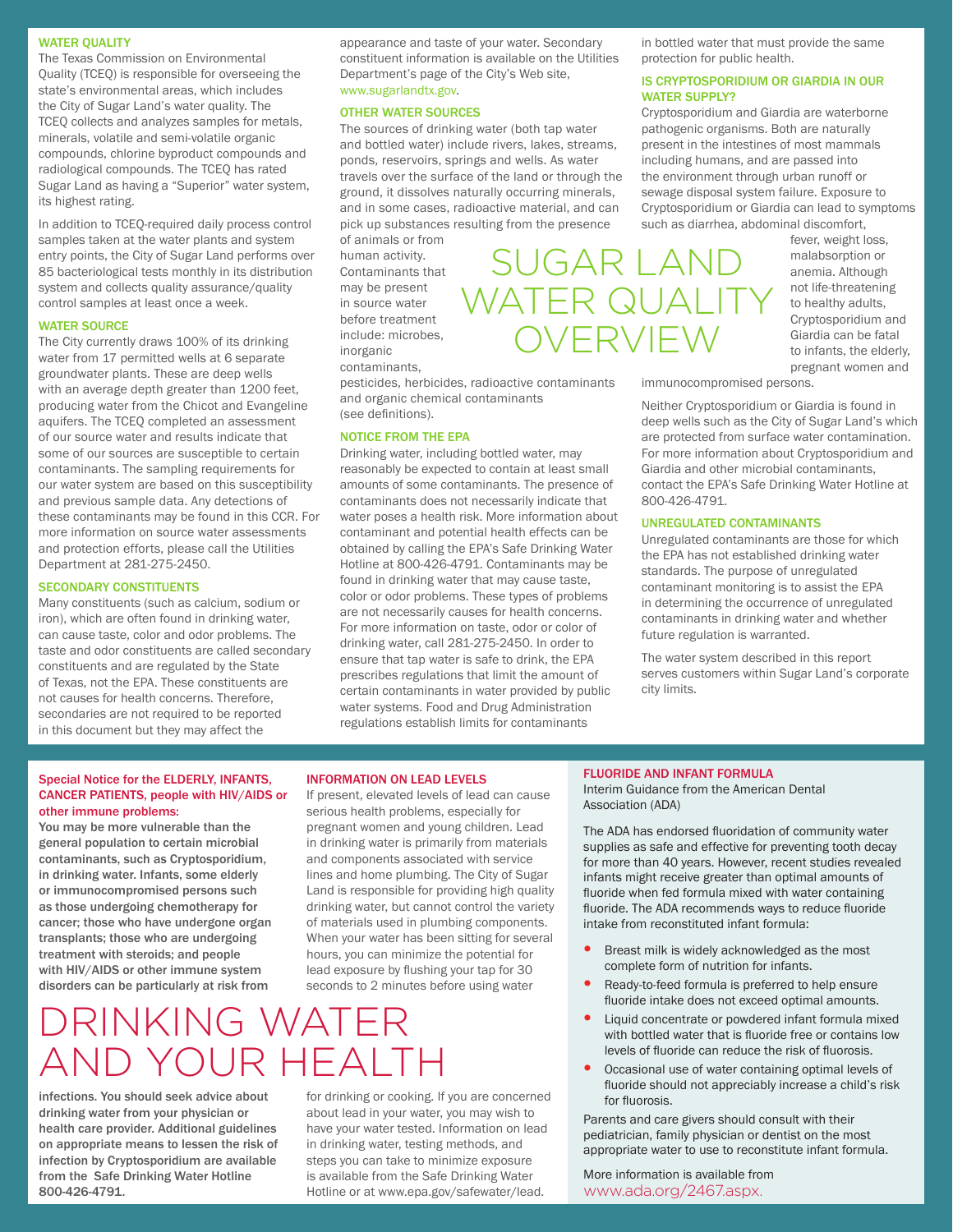## <sup>:</sup> SUGAR LA 07900<sup>(</sup>

- **1.**  Our water comes from high quality groundwater sources and is pumped from deep wells into one of our groundwater plants.
- **2.**  Even though our groundwater is already of excellent quality, chlorine is added at our water plants to protect the finished water against microbial contaminants as it travels through the water system. At the same plants, fluoride is added to help prevent tooth decay. We also add corrosion inhibitors to reduce corrosion of metal components within the homeowner's private plumbing system.
- **3.**  Water then travels to your residence or place of business where you are provided with top quality and absolutely safe water.
	- Sugar Land water system RiverPark water system N



## PRODUCTION AND **DISTRIBUTION** PROFILE Y OF SUGAR LAND AND SUGAR LAND RIVERPARK

| Annual system demand: 7.134 billion gal     |                                        |
|---------------------------------------------|----------------------------------------|
| Maximum peak                                | Daily demand: 37.11 million gal        |
|                                             | System capacity: 50.12 million gal/day |
| Daily average demand: 19.547 million gal    |                                        |
| Daily average<br>Demand per capita: 229 gal |                                        |
| Number of wells: 17                         |                                        |
| Average well depth: 1,250 feet              |                                        |
| Ground storage capacity: 12.23 million gal  |                                        |
| Elevated storage facilities: 4 towers/      | 4.3 million gal                        |
| Miles of distribution line: 423.4           |                                        |
| Number of water meters: 27,435              |                                        |
| Number of fire hydrants: 3,817              |                                        |
| Number of valves: 5,225                     |                                        |
| Groundwater source: Chicot and              | Evangeline aquifers                    |
|                                             |                                        |

## **INORGANIC CONTAMINANTS**

For each constituent, the Average, Minimum and Maximum Level Columns represent the City's water testing results.

| <b>COLLECTION</b><br><b>DATE</b> | <b>CONTAMINANT</b> | <b>MINIMUM</b><br>LEVEL | <b>MAXIMUM</b><br><b>LEVEL</b> | MCL | <b>MCLG</b> | <b>UNIT OF</b><br><b>MEASURE</b> | LIKELY SOURCE OF CONTAMINATION                                                                                                |  |
|----------------------------------|--------------------|-------------------------|--------------------------------|-----|-------------|----------------------------------|-------------------------------------------------------------------------------------------------------------------------------|--|
| $2 - 7 - 2011$                   | Arsenic            | 2.8                     | 2.9                            | 10  |             | ppb                              | Erosion of natural deposits; runoff from orchards; runoff from glass and electronic production wastes.                        |  |
| 2-7-2011                         | Barium             | 0.163                   | 0.204                          |     |             | ppm                              | Discharge of drilling wastes; discharge from metal refineries; erosion of natural deposits.                                   |  |
| 2-7-2011                         | Fluoride           | 0.44                    | 0.95                           |     |             | ppm                              | Erosion of natural deposits; water additive which promotes strong teeth; discharge from fertilizer and<br>aluminum factories. |  |
| $2 - 7 - 2011$                   | Nitrate            | <b>ND</b>               | 0.06                           | 10  | 10          | ppm                              | Runoff from fertilizer use; leaching from septic tanks, sewage; erosion of natural deposits.                                  |  |

## **RADIOACTIVE CONTAMINANTS**

| <b>COLLECTION</b><br><b>DATE</b> | RADIOACTIVE CONTAMINANT               | <b>HIGHEST</b><br>LEVEL | <b>RANGE OF</b><br><b>LEVELS</b> | <b>MCLG</b> | <b>MCL</b> | UNIT OF<br><b>MEASURE</b> | <b>VIOLATION</b> | LIKELY SOURCE OF CONTAMINATION       |
|----------------------------------|---------------------------------------|-------------------------|----------------------------------|-------------|------------|---------------------------|------------------|--------------------------------------|
| 2-7-2011                         | Gross Alpha Excluding Radon & Uranium | 9.8                     | ND - 9.8                         |             | 15         | pCi/L                     | No               | Erosion of natural deposits.         |
| 2-7-2011                         | Combined Radium 226/228               | 3.1                     | $0.79 - 3.1$                     |             |            | pCi/L                     | No               | Erosion of natural deposits.         |
| 2-7-2011                         | Beta/Proton Emitters                  | 7.4                     | $0 - 7.4$                        |             | 50         | pCi/L                     | <b>No</b>        | Decay of natural & manmade deposits. |

## **DISINFECTANTS AND DISINFECTANT BY-PRODUCTS**

| YEAR     | DISINFECTANT / BYPRODUCT | <b>MINIMUM LEVEL</b> | <b>MAXIMUM LEVEL</b> | <b>MRDLG</b> | <b>MRDL</b> | UNIT OF MEASURE | SOURCE OF DISINFECTANT                     |
|----------|--------------------------|----------------------|----------------------|--------------|-------------|-----------------|--------------------------------------------|
| 2011     | Chlorine Residual, Free  | 0.75                 | 2.14                 | <4           |             | ppm             | Disinfectant used to control microbes.     |
| 5-8-2011 | Trihalomethane Total     | ND                   | 3.9                  |              | 80          | ppb             | By product of drinking water chlorination. |

#### Unregulated Initial Distribution System Evaluation of Disinfection Byproducts: WAIVED OR NOT YET SAMPLED

Unregulated Contaminants: NOT REPORTED, OR NONE DETECTED

Organic Contaminants: TESTING WAIVED, NOT REPORTED, OR NONE DETECTED Not Required: TURBIDITY

The 90th percentile score for lead and copper indicates the measure, in parts per billion, that 90% of the homes sampled are at or below.

## **LEAD AND COPPER**

| <b>YEAR</b> | <b>CONTAMINANT</b> | THE 90TH | NUMBER OF SITES<br>PERCENTILE EXCEEDING ACTION LEVEL | <b>ACTION</b><br><b>LEVEL</b> | UNIT OF<br><b>MEASURE</b> | SOURCE OF CONTAMINANT                                                                                   |  |
|-------------|--------------------|----------|------------------------------------------------------|-------------------------------|---------------------------|---------------------------------------------------------------------------------------------------------|--|
| 2009        | Lead               | ر میلاد  |                                                      | 15                            | ppb                       | Corrosion of household plumbing systems; erosion of natural deposits.                                   |  |
| 2009        | Copper             | 0.451    |                                                      | 1.3                           | ppm                       | Corrosion of household plumbing systems; erosion of natural deposits; leaching from wood preservatives. |  |

The City has participated in the second cycle of the (2008) Unregulated Contaminant Monitoring Regulation (UCMR2). Our sampling did not show any positive results for contaminants tested by the USEPA. Data is available for your review at 111 Gillingham Lane, Sugar Land, Texas 77478.

## **MICROBIOLOGICAL CONTAMINANTS - COLIFORM BACTERIA**

| <b>YEAR</b> | MCLG | <b>TOTAL MCL</b>                   | HIGHEST NO. OF<br><b>POSITIVE</b> | TOTAL NO. OF POSITIVE E.COLI OR<br><b>FECAL COLIFORM SAMPLES</b> | <b>VIOLATION</b> | SOURCE OF CONTAMINATION              |
|-------------|------|------------------------------------|-----------------------------------|------------------------------------------------------------------|------------------|--------------------------------------|
| 2011        |      | 5% of monthly samples are positive | 1.1%                              |                                                                  | No               | Naturally present in the environment |